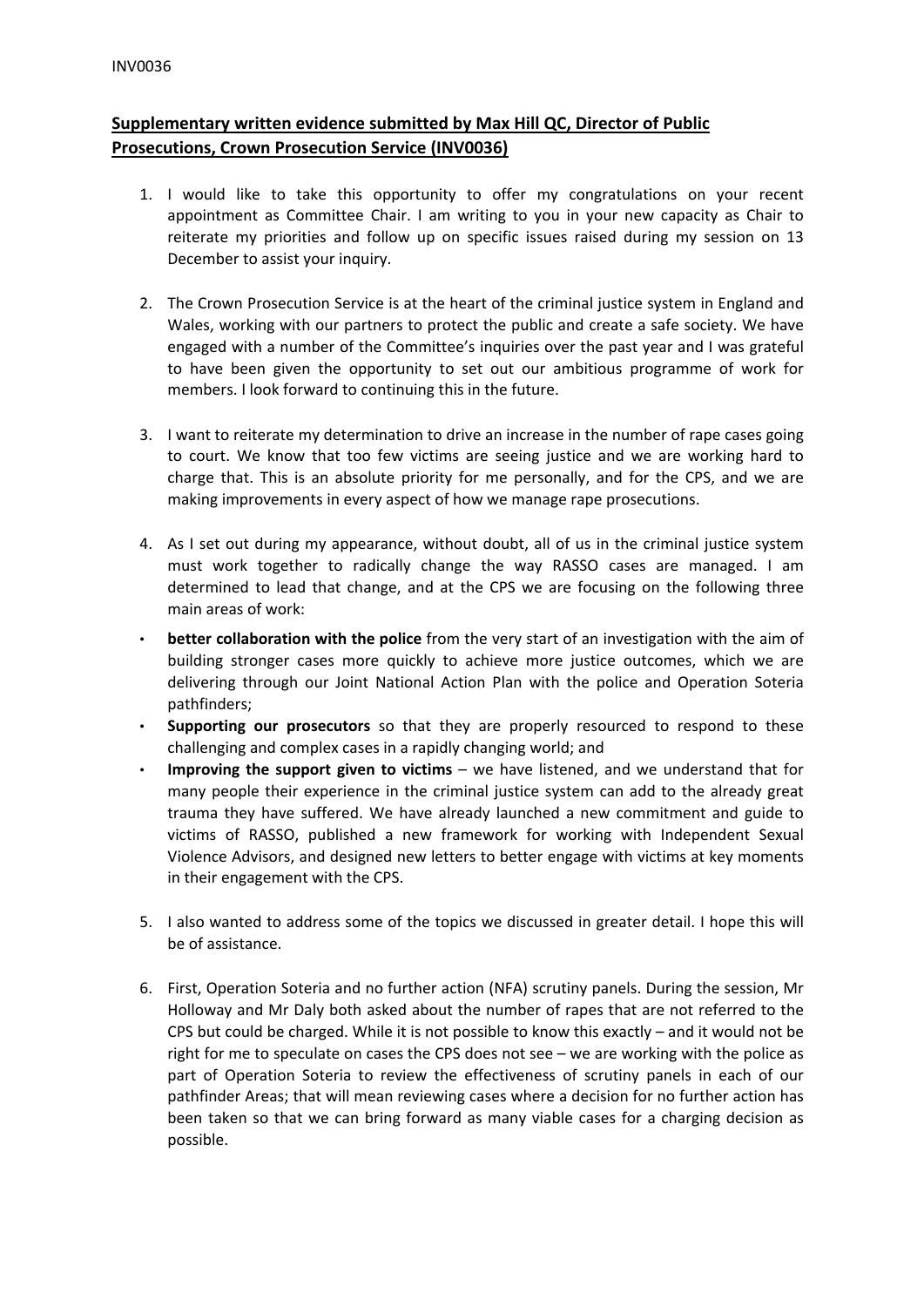- 7. These panels bring together senior officers, CPS managers, and victim representatives to analyse randomly sampled cases to ensure the decisions to NFA were correct, and to enable learning to be shared on key considerations for our prosecutors. In these pathfinder Areas, we have already identified through the scrutiny panel process a number of NFA decisions in cases that were capable of being further investigated and made recommendations to reopen and investigate these with a view to building a case for consideration to charge. I am aware that there are assertions that the problem with rape cases progressing is that CPS does not charge cases. This demonstrates that we absolutely do, where it is clear that the case can be built.
- 8. The scrutiny panels, along with the other transformative approaches we are piloting under Operation Soteria, are showing the way for us and the police in how we will improve our operating model for the future – so that we can work in partnership to progress cases that would otherwise not make it to the CPS for a charging decision.
- 9. Second, I wanted to provide an update on resourcing. The Acting Chair commented in questioning that resourcing has been a recurring theme during your inquiry. As you will be aware, recent funding uplifts for both the police and CPS will help to address the resourcing issues we have faced. The extra investment given to the CPS means we can expand the size of our specialist RASSO Units and, as a starting point, by March we will have more than 70 additional staff in RASSO posts in the five Operation Soteria pathfinder areas. The Spending Review funding will allow for further increases after that. It will take time for the impact of this investment to be felt across the system, especially for these specialist roles, but this will help us drive the volume and quality of rape prosecutions. As we recruit into our teams it is also vital that we have structures in place to support new colleagues and build expertise. We are working with the police on a detailed training needs analysis and have already produced joint webinars on important areas, including, digital disclosure and reasonable lines of enquiry, and third-party material.
- 10. Finally, I wanted to correct a minor point made in the session on pre-trial therapy. We are working to finalise our revised pre-trial therapy guidance as soon as possible. During my evidence to the Committee, I mistakenly referred to the Victims' Bill Consultation as being the reason for the delay to the publication of our pre-trial therapy guidance. The reason that publication has been delayed is in fact because the Attorney General's Office is currently undertaking its annual review of disclosure, which may result in changes being made to the Attorney's Guidelines on Disclosure. If changes are made to those Guidelines, we may need to make further changes to our guidance. As we are keen to avoid a situation where we publish guidance and then have to amend it in very short order, we have made the decision to further delay our guidance. This approach will provide clarity and be more straightforward for prosecutors and practitioners who use or refer to our guidance.
- 11. The Committee has previously heard that victims have been advised not to seek counselling until after a trial has been completed. I can assure members that we will continue to be clear in our public messaging that victims should **not** delay obtaining therapy for any reason connected with a criminal investigation or prosecution and that this key principle will be reflected in the revised guidance.